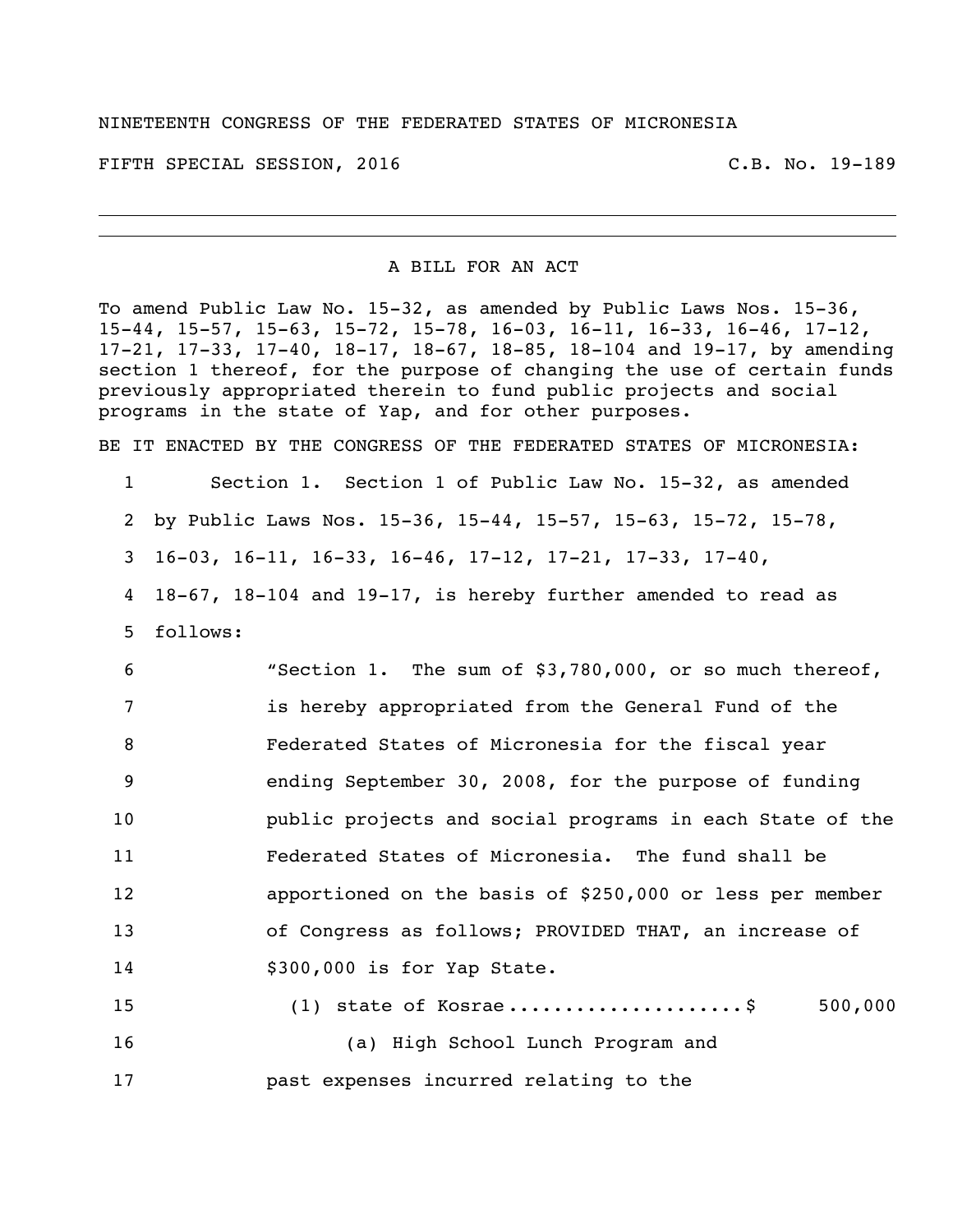| $\mathbf{1}$   | implementation of the program \$           | 48,000  |
|----------------|--------------------------------------------|---------|
| $\overline{2}$ | Bachelor Degree Program<br>(b)             | 80,000  |
| 3              | (c) Lelu Community projects/programs       | 10,000  |
| 4              | Malem Community projects/programs<br>(d)   | 10,000  |
| 5              | Utwe Community projects/programs<br>(e)    | 10,000  |
| 6              | (f) Tafunsak Community projects/programs   | 10,000  |
| 7              | Kosrae Women Association<br>(g)            | 10,000  |
| 8              | (h) Promotion and travel for               |         |
| 9              | Tourism Office                             | 10,000  |
| 10             | (i) Kosrae State Government subsidy.       | 100,000 |
| 11             | (j) Medical referrals for non-insured      |         |
| 12             | and non-employed Kosraeans; PROVIDED THAT, |         |
| 13             | reprogramming of this funding is not       |         |
| 14             | allowed                                    | 20,000  |
| 15             | (k) Supplemental funding for fuel          |         |
| 16             | for Caroline Voyager                       | $-0-$   |
| 17             | (1) Tafunsak multipurpose                  |         |
| 18             | building renovation                        | 20,000  |
| 19             | (m) Laptop Computers for Schools:          |         |
| 20             | (i) Lelu Elementary School                 | 1,100   |
| 21             | (ii) Tafunsak Elementary School.           | 1,100   |
| 22             | (iii) Malem Elementary School              | 1,100   |
| 23             | (iv) Utwa Elementary School                | 1,100   |
| 24             | (v) Walung Elementary School               | 1,100   |
| 25             | (vi) Sansrik Elementary School             | 1,100   |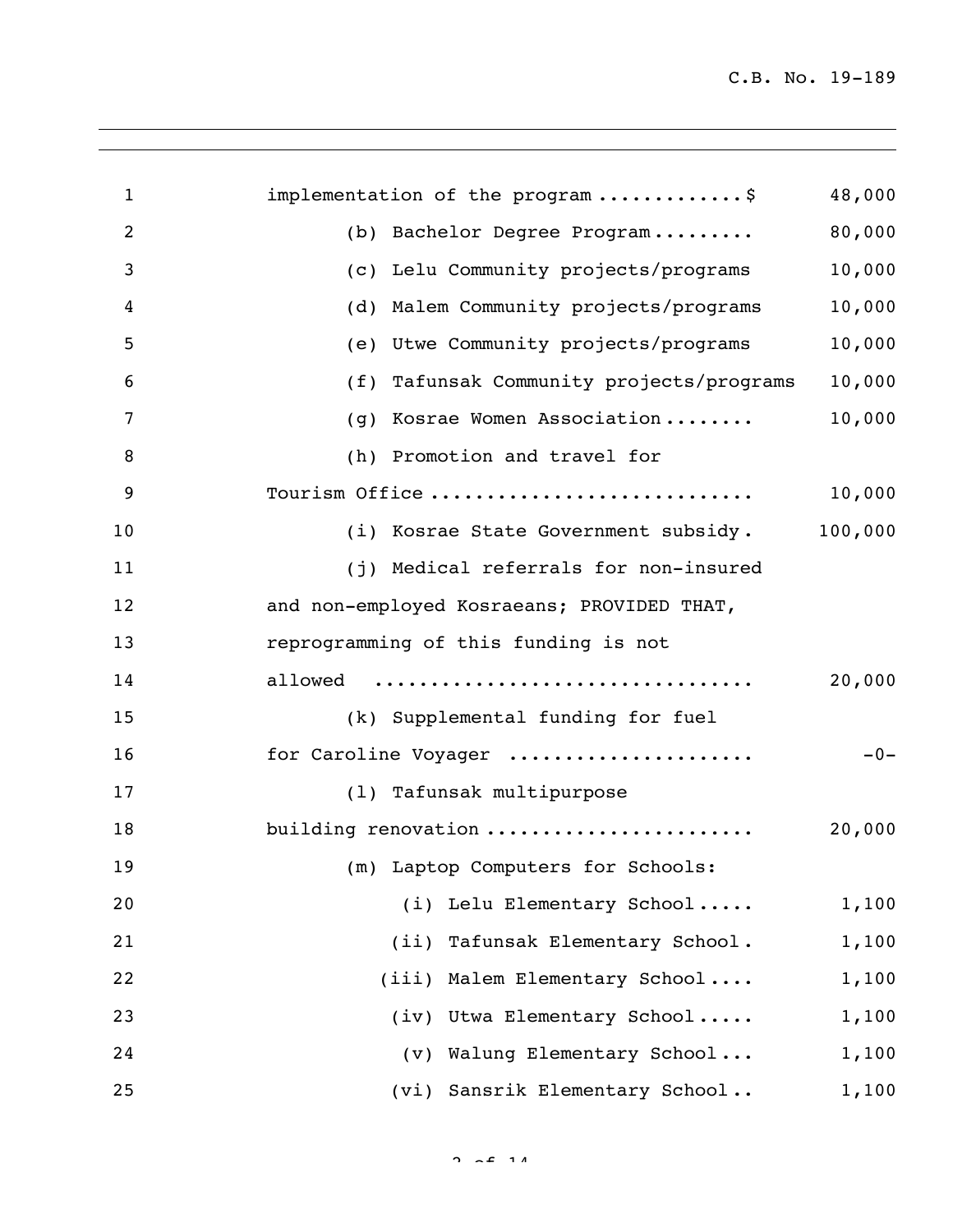| $\mathbf{1}$ | $(vii)$ SDA School\$                        | 1,100  |
|--------------|---------------------------------------------|--------|
| 2            | (viii) Kosrae High School                   | 1,250  |
| 3            | (n) Kosrae Senior Citizens Meeting Halls    |        |
| 4            | (i) Lelu Senior Citizen                     | 30,000 |
| 5            | (ii) Tafunsak Senior Citizen                | 30,000 |
| 6            | (iii) Malem Senior Citizen                  | 30,000 |
| 7            | (iv) Utwa Senior Citizen                    | 30,000 |
| 8            | (o) Supplemental funding for a              |        |
| 9            | Master's Degree Program                     | 8,000  |
| 10           | Tafunsak Youths' musical instruments<br>(p) | 5,000  |
| 11           | KCSO's subsidy<br>(q)                       | 5,000  |
| 12           | (r) National Government debts to ABCOR      |        |
| 13           | Construction                                | 12,000 |
| 14           | (s) Kosrae Women Christian Associations     |        |
| 15           | (i) Lelu Women Christian                    |        |
| 16           | Association                                 | 2,000  |
| 17           | (ii) Tafunsak Women Christian               |        |
| 18           | Association                                 | 2,000  |
| 19           | (iii) Malem Women Christian                 |        |
| 20           | Association                                 | 2,000  |
| 21           | (iv) Utwa Women Christian                   |        |
| 22           | Association                                 | 2,000  |
| 23           | (v) Walung Women Christian                  |        |
| 24           | Association                                 | 2,000  |
| 25           | (t) Kosrae Community in Pohnpei State       | 2,000  |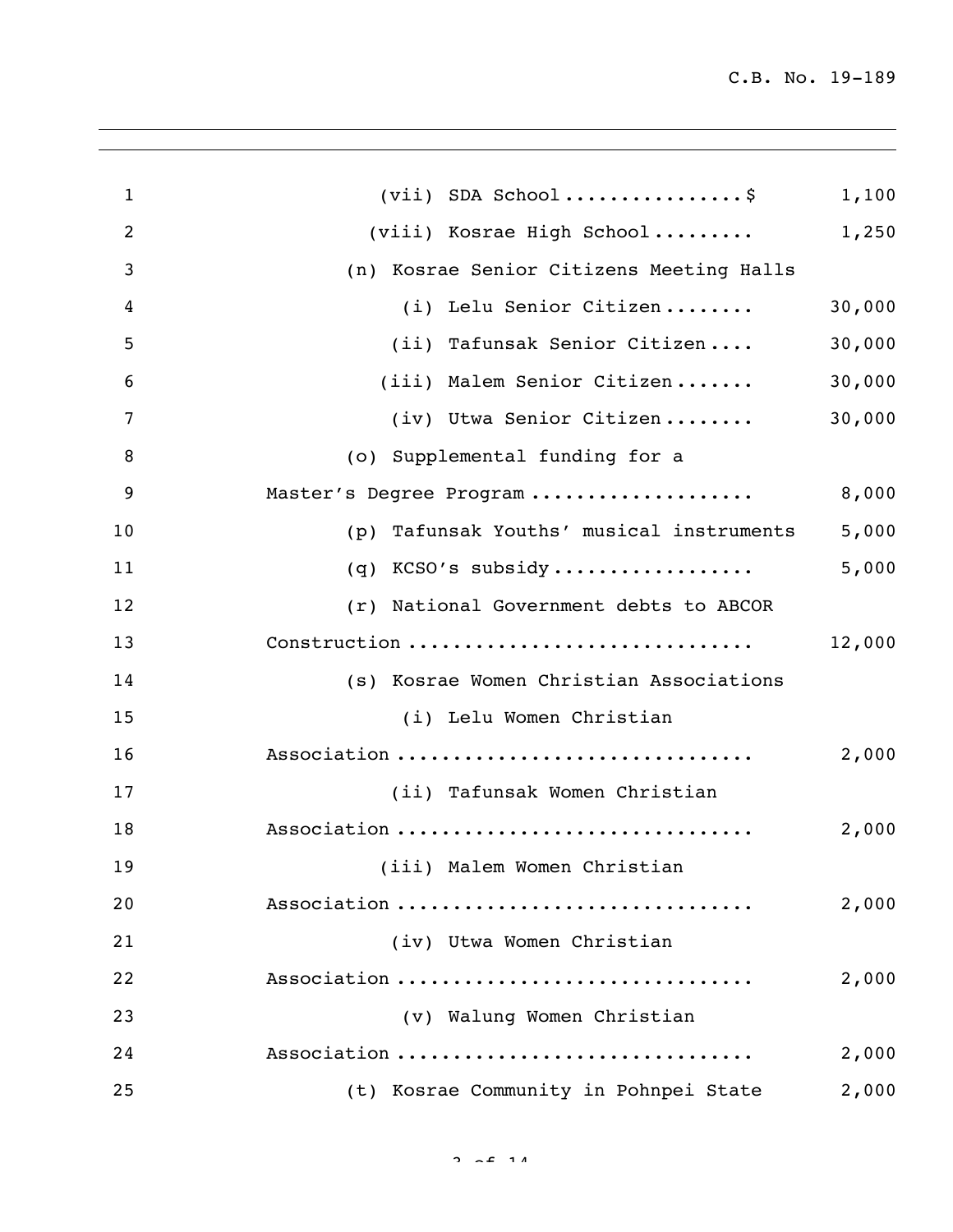| $\mathbf{1}$   | (u) Computer and computer assessories \$<br>1,050    |
|----------------|------------------------------------------------------|
| 2              |                                                      |
| 3              | (a) Chamber of Commerce (matching                    |
| $\overline{4}$ | fund) the funding shall not be expended              |
| 5              | unless the Chamber of Commerce contributes           |
| 6              | a 50% of either in kind and/or monetary              |
| 7              | 50,000<br>contribution as it's matching              |
| 8              | (b) Ruu and Amun villages basketball courts<br>$-0-$ |
| 9              | (c) Lands' Acquisition                               |
| 10             | 50,000<br>(Outer Island of Yap)                      |
| 11             | (d) Southern Yap water system                        |
| 12             | equipment purchase<br>25,000                         |
| 13             | (e) Tomil Road repair<br>25,000                      |
| 14             | Amun bridge<br>20,000<br>(f)                         |
| 15             | 9,000<br>Water extension, Makiy village<br>(q)       |
| 16             | 30,000<br>Road improvements, Wanyan village<br>(h)   |
| 17             | 45,000<br>(i) Bugol women multipurpose building      |
| 18             | (j) Travel needs to Asia Pacific Nurse               |
| 19             | Leadership Conference in Honolulu, Hawaii<br>18,000  |
| 20             | (k) Falalus and Seliap community                     |
| 21             | centers repairs<br>23,000                            |
| 22             | (1) Qapluul village road repair<br>27,000            |
| 23             | 50,000<br>(m) Gachpar Men's House                    |
| 24             | (n) Wottegai Road Project<br>10,000                  |
| 25             | 50,000<br>(o) Tugunbinau bridge, Maap                |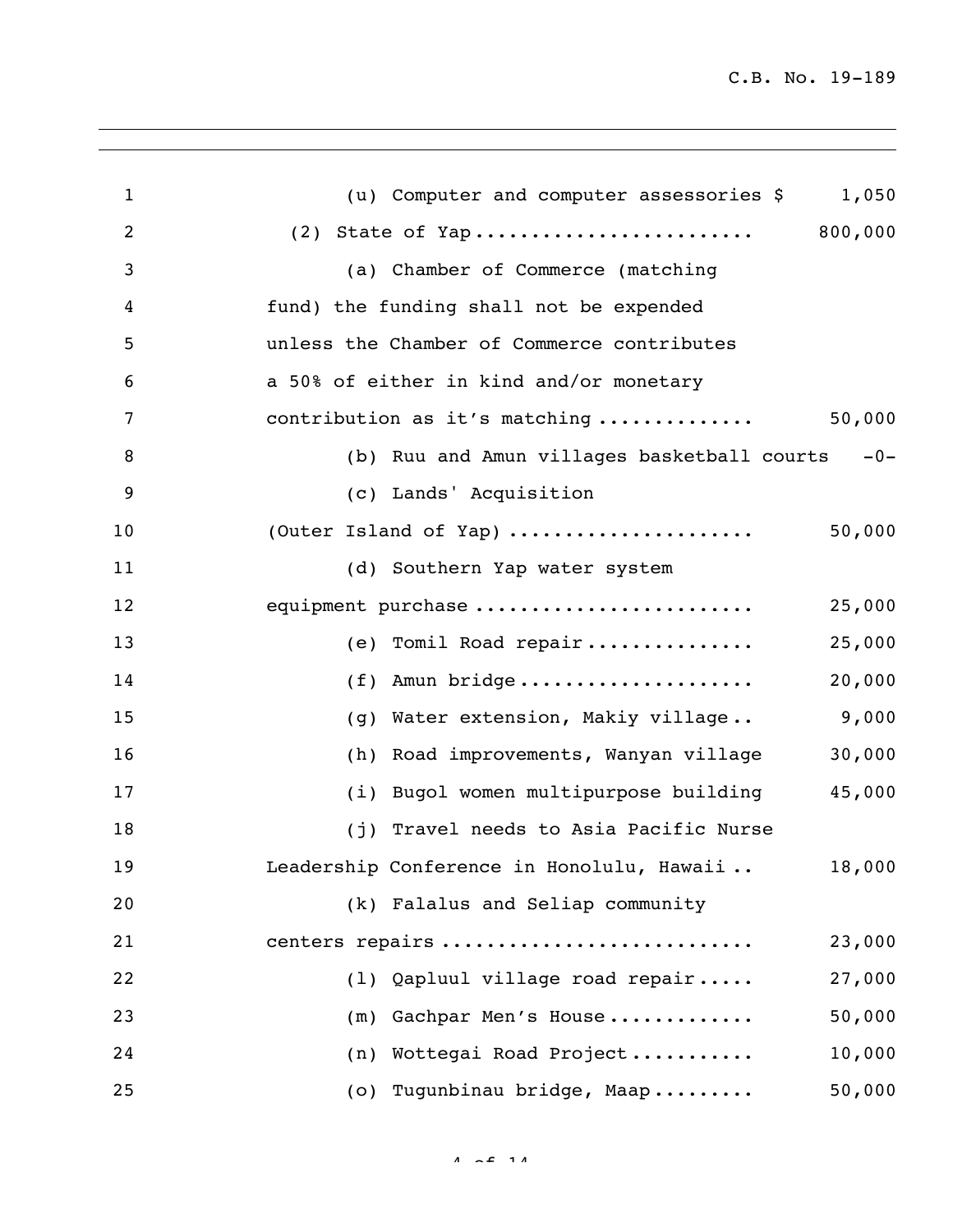| $\mathbf{1}$   | (p) Outer Islands' agriculture                |         |
|----------------|-----------------------------------------------|---------|
| $\overline{2}$ | programs and projects (concrete taro          |         |
| 3              | patches, purchase of tools and equipment). \$ | 15,800  |
| 4              | (q) Pikelot Island watercatchment             |         |
| 5              | and shelter                                   | 7,000   |
| 6              | (r) Outer Islands' Transportation             |         |
| 7              | needs (boats, two outboard motors for         |         |
| 8              | Falalus and Faraulap Islands, POL and         |         |
| 9              | charter and provisioning)                     | 102,000 |
| 10             | (s) YSPSC subsidy for POL                     | 100,000 |
| 11             | (t) Boats & motors for Seliap &               |         |
| 12             | Tegailap, Woleai                              | 30,000  |
| 13             | (u) Meerur men's house repair                 | 16,000  |
| 14             | (v) Completion of Wottegai community          |         |
| 15             | center in Qapluul village                     | 20,000  |
| 16             | (w) Mariyong Island Community                 |         |
| 17             |                                               | 13,000  |
| 18             | (x) Grant to Woleai Atoll                     |         |
| 19             | Community Account                             | 6,000   |
| 20             | (y) Woleai Airport equipments purchase        |         |
| 21             |                                               | 4,934   |
| 22             | (z) Outboard motor for the Office of the      |         |
| 23             | Yap State Governor                            | 13,000  |
| 24             | (aa) Yap Chamber of Commerce subsidy.         | 31,200  |
| 25             | (ab) Yap Department of Health Services travel |         |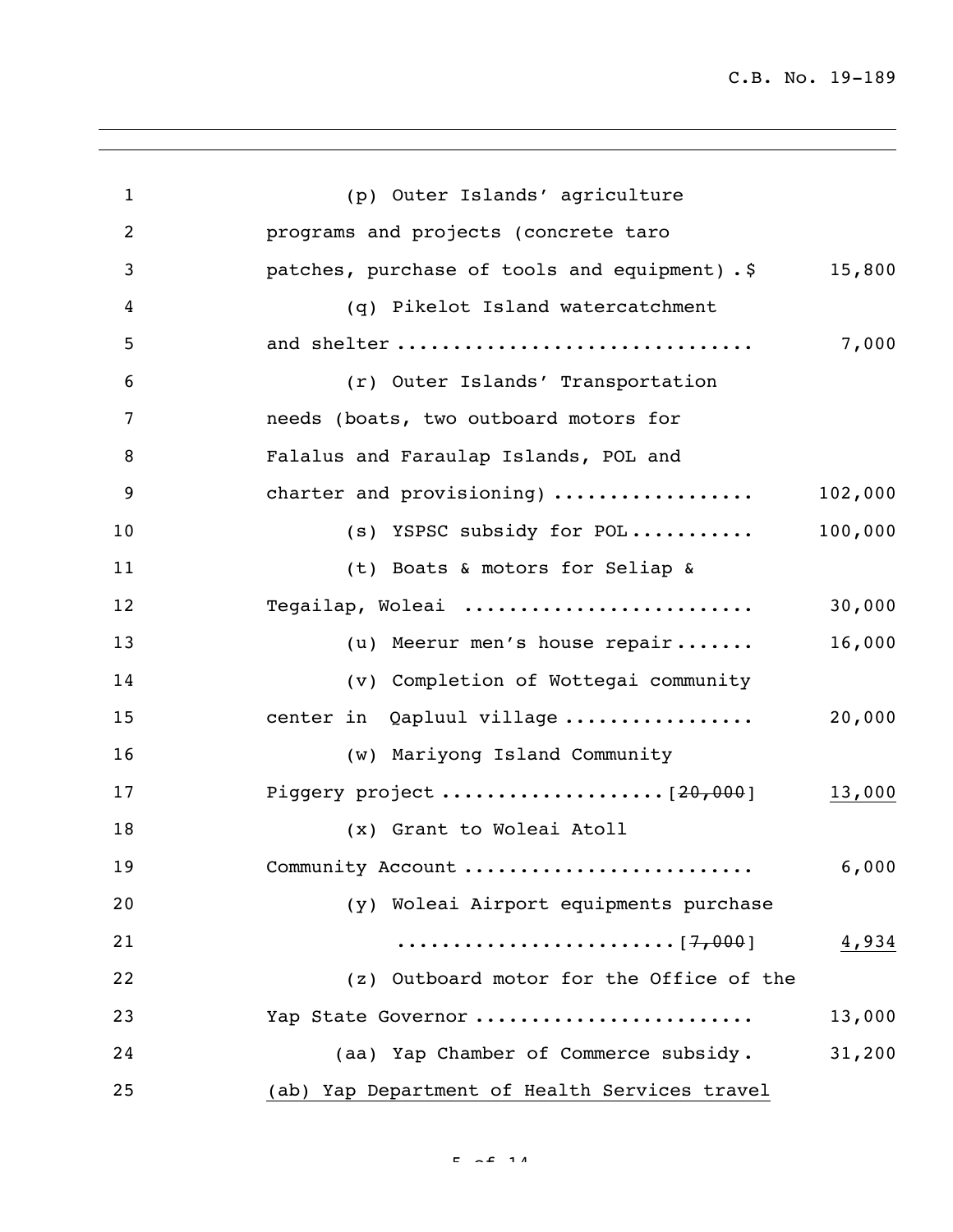| $\mathbf{1}$   | needs (JEMCO, 2016 Meeting) \$              | 9,066   |
|----------------|---------------------------------------------|---------|
| $\overline{2}$ | (3) State of Pohnpei 1,000,000              |         |
| 3              | (a) Pohnpei State At-Large                  |         |
| $\overline{4}$ | (i) Construction and renovation of          |         |
| 5              | roads, bridges, culverts and road drainages |         |
| 6              | from Palikir to Kolonia                     | $-0-$   |
| 7              | (b) Election District No. 1                 |         |
| 8              | $(i)$ 2 <sup>nd</sup> Phase (Baptist School |         |
| 9              | classroom construction)                     | 99,695  |
| 10             | $(i)$ EDI operation                         | 25,249  |
| 11             | (iii) Kolonia Town Ladies Training          |         |
| 12             | Center renovations                          | 10,000  |
| 13             | (iv) Tomara Road construction               | 59,752  |
| 14             | (v) Sapwuafik Community                     |         |
| 15             | Center Renovations                          | 6,050   |
| 16             | (vi) Peidie Road paving                     | 70,000  |
| 17             | (vii) Completion of Ipwal Road              | 18,000  |
| 18             | (viii) Sekere retaining wall                | 9,000   |
| 19             | (ix) Soledi Road construction               | 3,950   |
| 20             | (x) Road improvement                        | 8,304   |
| 21             | (c) Election District No. 2                 |         |
| 22             | (i) Water Delivery Services                 | 40,000  |
| 23             | (ii) Students' Financial Assistance         | 15,000  |
| 24             | (iii) Secondary Road Improvement.           | 100,000 |
| 25             | $(iv)$ ED2 operation                        | 49,000  |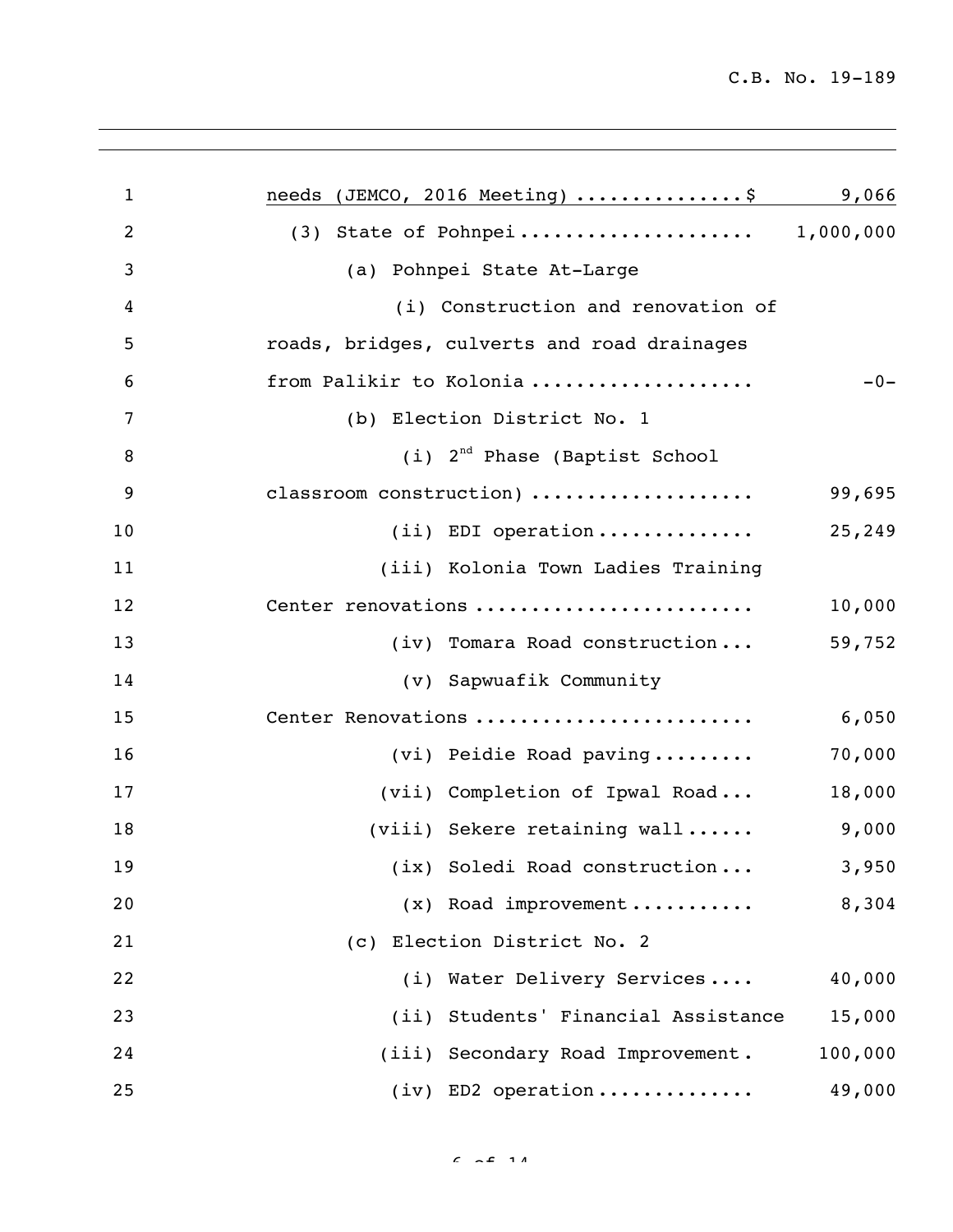| $\mathbf{1}$   | $(v)$ Civic Centers\$                     | 30,000 |
|----------------|-------------------------------------------|--------|
| $\overline{2}$ | (vi) Agriculture Fair                     | 3,500  |
| 3              | (vii) Enipein Elementary School           |        |
| $\overline{4}$ | Teacher's Aide                            | 2,000  |
| 5              | (viii) Kitti Fish Market                  | $-0-$  |
| 6              | (ix) Sports facilities improvement        | 1,500  |
| 7              | (x) Outboard Motor for Kitti Police 3,370 |        |
| 8              | (xi) Madolenihmw Municipal                |        |
| 9              | Government subsidy                        | 10,000 |
| 10             | (xii) Kitti/Madolenihmw                   |        |
| 11             | Outreach program                          | 10,000 |
| 12             | (xiii) Grant writer assistance            | 2,807  |
| 13             | (xiv) Pohnpei Coconut Processing          |        |
| 14             | Plant repair                              | 6,675  |
| 15             | (xv) Nanmand Lumber Milling (Pwihno)      | 3,500  |
| 16             | (xvi) ED#2 Municipal management workshop  | 3,000  |
| 17             | (xvii) Salapwuk Teacher's Aide            | 4,000  |
| 18             | $(xviii)$ NMS cook                        | $-0-$  |
| 19             | (xix) Madolenihmw Cold Storage            | 4,000  |
| 20             | $(xx)$ Lukop/Wone ECE                     | 4,552  |
| 21             | (xxi) Temwen and Nanmadol                 |        |
| 22             | water system supply                       | 60,000 |
| 23             | (xxii) Mand Community Nahs                | 7,096  |
| 24             | (d) Election District No. 3               |        |
| 25             | (i) ED $#3$ Operation                     | 68,566 |
|                |                                           |        |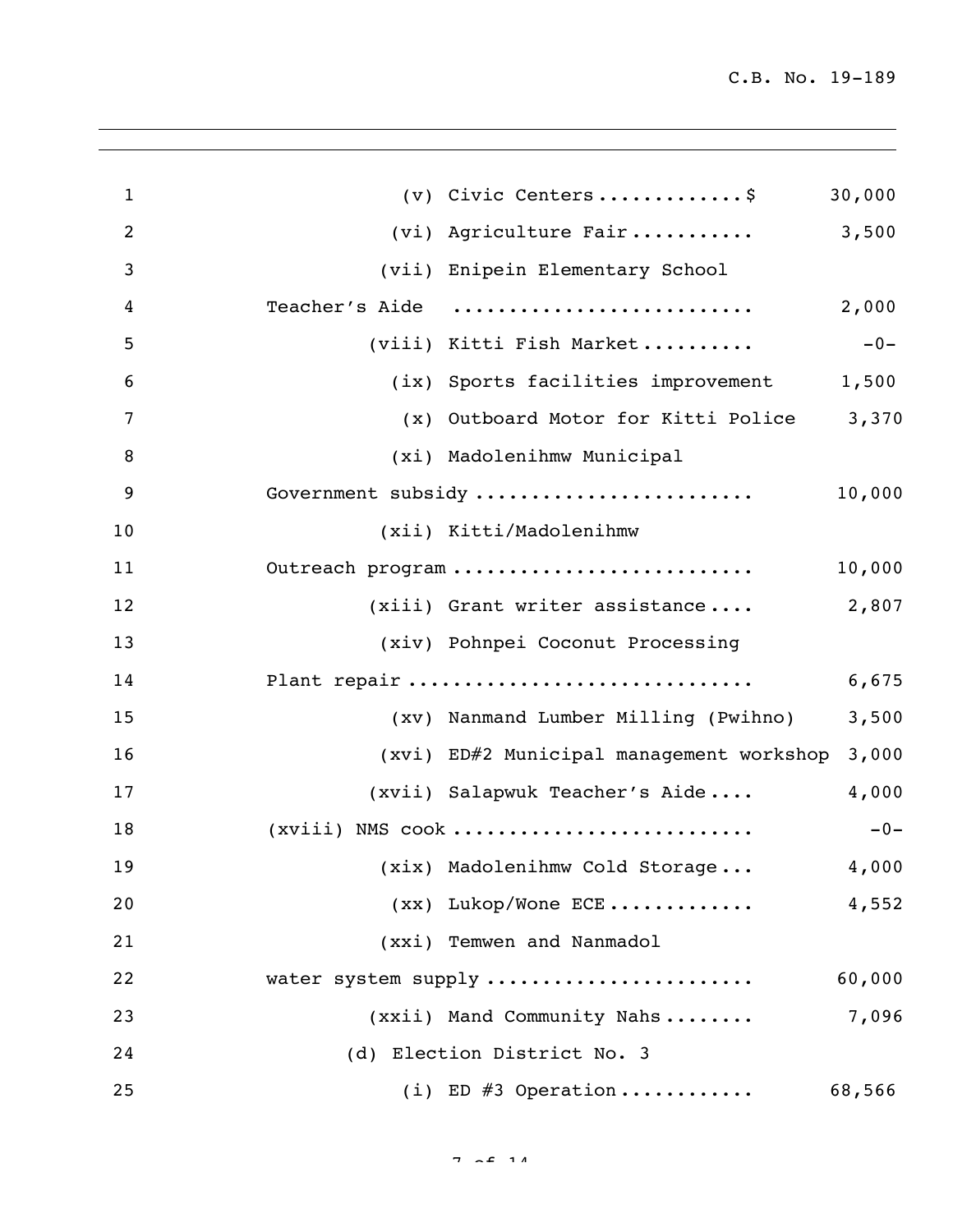| $\mathbf{1}$   | (ii) Students and public                                |
|----------------|---------------------------------------------------------|
| $\overline{2}$ | transportation services \$<br>28,000                    |
| 3              | 7,524<br>(iii) Students' financial assistance           |
| 4              | 6,056<br>(iv) Youth sports activities                   |
| 5              | 3,000<br>(v) Agriculture Fair                           |
| 6              | (vi) ED #3 Working Group supplemental 7,526             |
| 7              | 10,000<br>(vii) ED $\#3$ Water System                   |
| 8              | (viii) U public facilities                              |
| 9              | repairs and maintenance<br>49,917                       |
| 10             | (ix) Nett public facilities                             |
| 11             | repairs and maintenance<br>52,557                       |
| 12             | (x) Mwoakilloa public facilities                        |
| 13             | repairs and maintenance and transportation needs 20,000 |
| 14             | (xi) Pingelap public facilities                         |
| 15             | repairs and maintenance and transportation needs 25,000 |
| 16             | (xii) Mwoakilloa multipurpose                           |
| 17             | house renovation<br>1,854                               |
| 18             | (xiii) Pohnkeimw Secondary Road paving 50,000           |
| 19             |                                                         |
| 20             | (a) Chuuk State At-Large                                |
| 21             | (i) Public Facilities repair                            |
| 22             | and improvement<br>30,000                               |
| 23             | (ii) Youth Activities'                                  |
| 24             | programs and projects<br>32,000                         |
| 25             | (iii) Students' Financial Assistance<br>7,000           |

 $0.2511$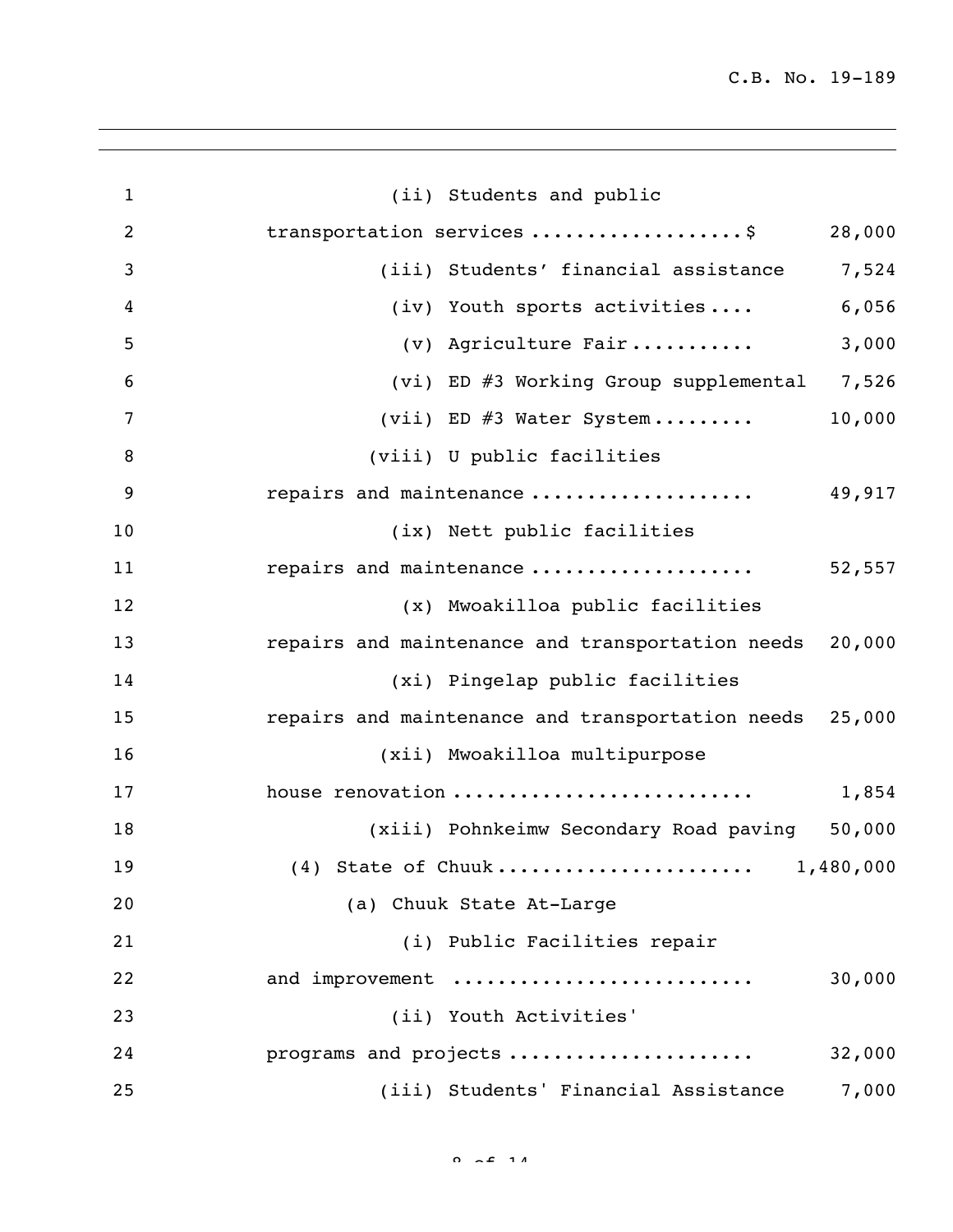| $\mathbf{1}$   | (iv) Low Income Housing subsidy \$          | 30,000 |
|----------------|---------------------------------------------|--------|
| $\overline{2}$ | (v) Farmers and Students' land              |        |
| 3              | transportations                             | 17,000 |
| $\overline{4}$ | (vi) Leadership exposures and travel 15,000 |        |
| 5              | (vii) Farmers planting tools and            |        |
| 6              | seedling project                            | 14,800 |
| 7              | 5,000<br>(viii) CSCIP operation             |        |
| 8              | (ix) Offices Rental and                     |        |
| 9              | Operations Commission                       | 7,000  |
| 10             | $(x)$ POL and Charter                       | 13,200 |
| 11             | (xi) At-Large Office Operation              | 20,000 |
| 12             | (xii) Sports facilities                     |        |
| 13             | construction (basketball courts)            | 11,000 |
| 14             | (xiii) Fishing gear and equipment.          | 25,000 |
| 15             | (xiv) Seawall and Taro                      |        |
| 16             | Patches Protection                          | 10,000 |
| 17             | (xv) Multipurpose building                  |        |
| 18             | repair and renovation                       | 5,000  |
| 19             | $(xvi)$ Feeding $program$                   | 10,000 |
| 20             | (xvii) Medical referral and                 |        |
| 21             | repatriation of remains                     | 10,000 |
| 22             | (xviii) OCHAP Community Hall Construction   | 5,000  |
| 23             | (xix) Tonoas Municipal Government           |        |
| 24             | inauguration activities                     | 1,000  |
| 25             | (xx) Udot Municipal Government              |        |

 $\begin{array}{cccccccc}\n0 & 2 & 4 & 1 & 1\n\end{array}$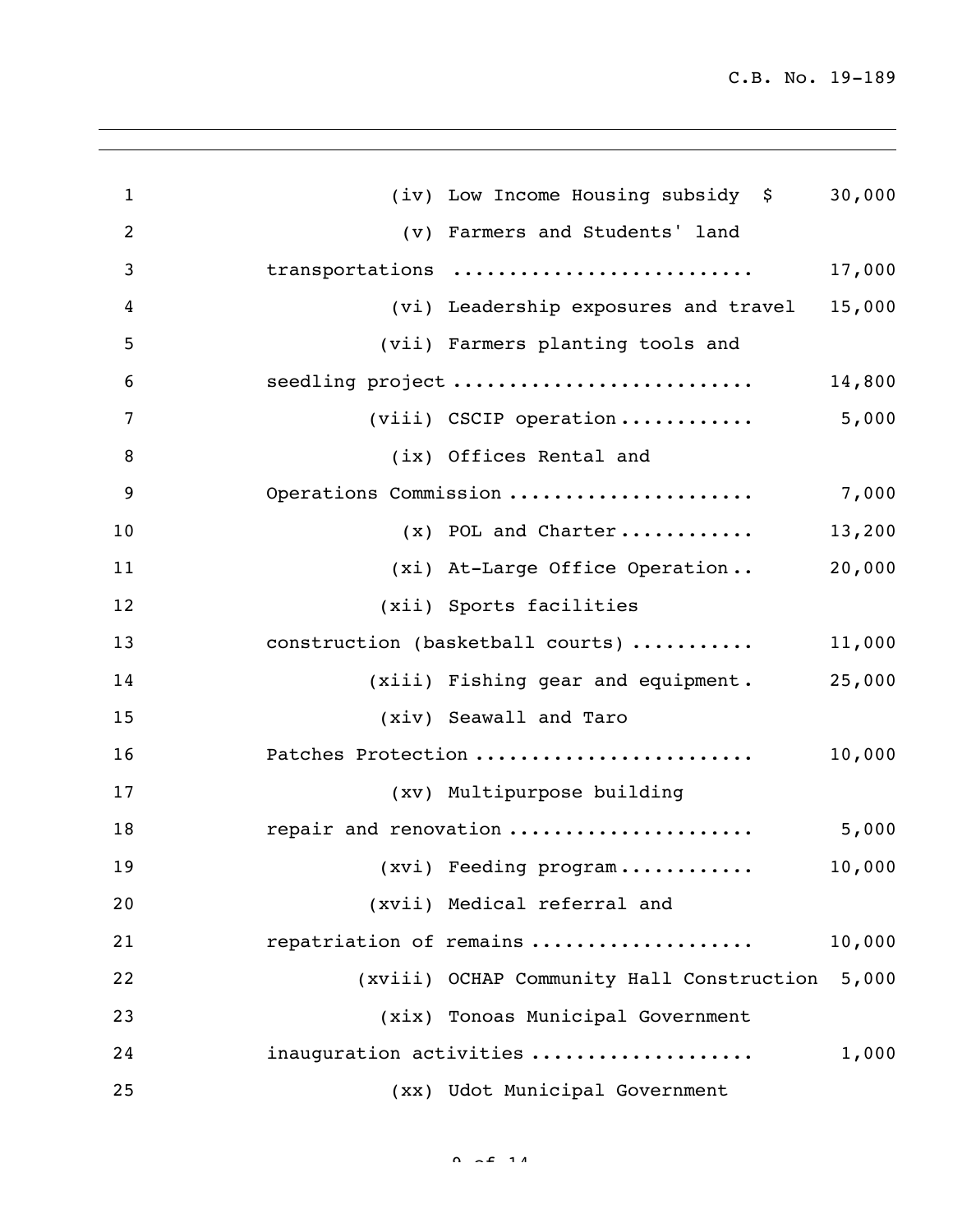| $\mathbf{1}$   | inauguration activities \$           | 1,000  |
|----------------|--------------------------------------|--------|
| $\overline{2}$ | (xxi) Kuttu Municipal Government     |        |
| 3              | inauguration activities              | 1,000  |
| 4              | (b) Election District No. 1          |        |
| 5              | (i) Students' Financial Assistance   | $-0-$  |
| 6              | (ii) Mortlock Development Commission |        |
| 7              | outstanding debts (past and present) | 8,119  |
| 8              | (iii) Municipal Governments' subsidy |        |
| 9              | a. Ta Municipality                   | 3,000  |
| 10             | (iv) Community Housing improvement/  |        |
| 11             | freight or charter                   | 45,000 |
| 12             | $(v)$ Leadership Conference          | 15,000 |
| 13             | (vi) Leadership travel               | 10,000 |
| 14             | (vii) Youth musical instruments      | $-0-$  |
| 15             | (viii) Housing Improvement           | 21,881 |
| 16             | $(ix)$ Transportation needs          | 5,851  |
| 17             |                                      | 4,149  |
| 18             | (xi) Sea transportation assistance   | 7,200  |
| 19             | (xii) Mortlock Development           |        |
| 20             | Community operation                  | 22,800 |
| 21             | (xiii) Pou (Weno) Community          |        |
| 22             | Center Improvement                   | $-0-$  |
| 23             | (xiv) Health and Sanitary project    | 11,000 |
| 24             | $(xv)$ ED #1 Operation               | 11,000 |
| 25             | (xvi) Administrative Support         |        |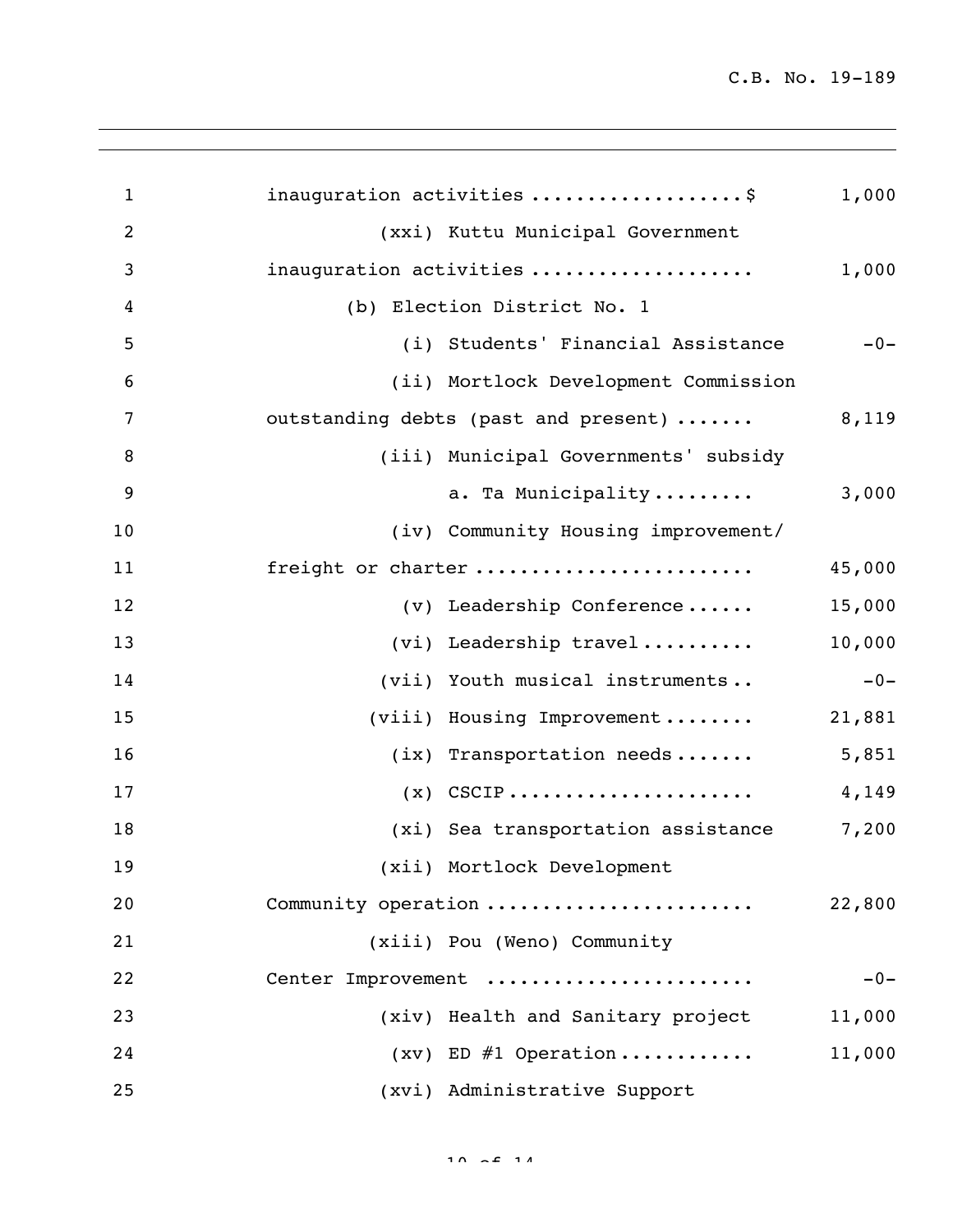| $\mathbf{1}$   | costs for Delegation \$               | $-0-$  |
|----------------|---------------------------------------|--------|
| $\overline{2}$ | (xvii) Food Relief Assistance         | $-0-$  |
| 3              | (xviii) Solar System Project          | 85,000 |
| 4              | (c) Election District No. 2           |        |
| 5              | (i) Basketball court                  | 7,000  |
| 6              | (ii) Meeting Halls                    |        |
| 7              | Neoram, Nepukos<br>(a)                | 10,000 |
| 8              | Faichu, Eor<br>(b)                    | 6,000  |
| 9              | Faramas, Sapuk<br>(C)                 | 4,000  |
| 10             | (d) Neinifach, Mwan                   | 5,000  |
| 11             | (iii) Public school/bus operation     | 35,000 |
| 12             | (iv) Road construction                | $-0-$  |
| 13             | (v) Repatriation of human remains     | 6,000  |
| 14             | (vi) Kokumy cultural celebration      | 4,000  |
| 15             |                                       | 10,000 |
| 16             | $(viii)$ NNDA operation               | 25,000 |
| 17             | $(ix)$ Housing assistance             | 15,000 |
| 18             | $(x)$ Fishing projects                | 20,000 |
| 19             | (xi) Medical supplies & equipment -0- |        |
| 20             | (xii) Leadership travel & exposure    | 10,000 |
| 21             | (xiii) Public facilities              |        |
| 22             | repair and improvement                | 33,000 |
| 23             | (xiv) Purchase of Heavy equipment     |        |
| 24             | and heavy equipment parts             | 40,000 |
| 25             | (d) Election District No. 3           |        |

 $11 \quad \sim \mathcal{L} \quad 14$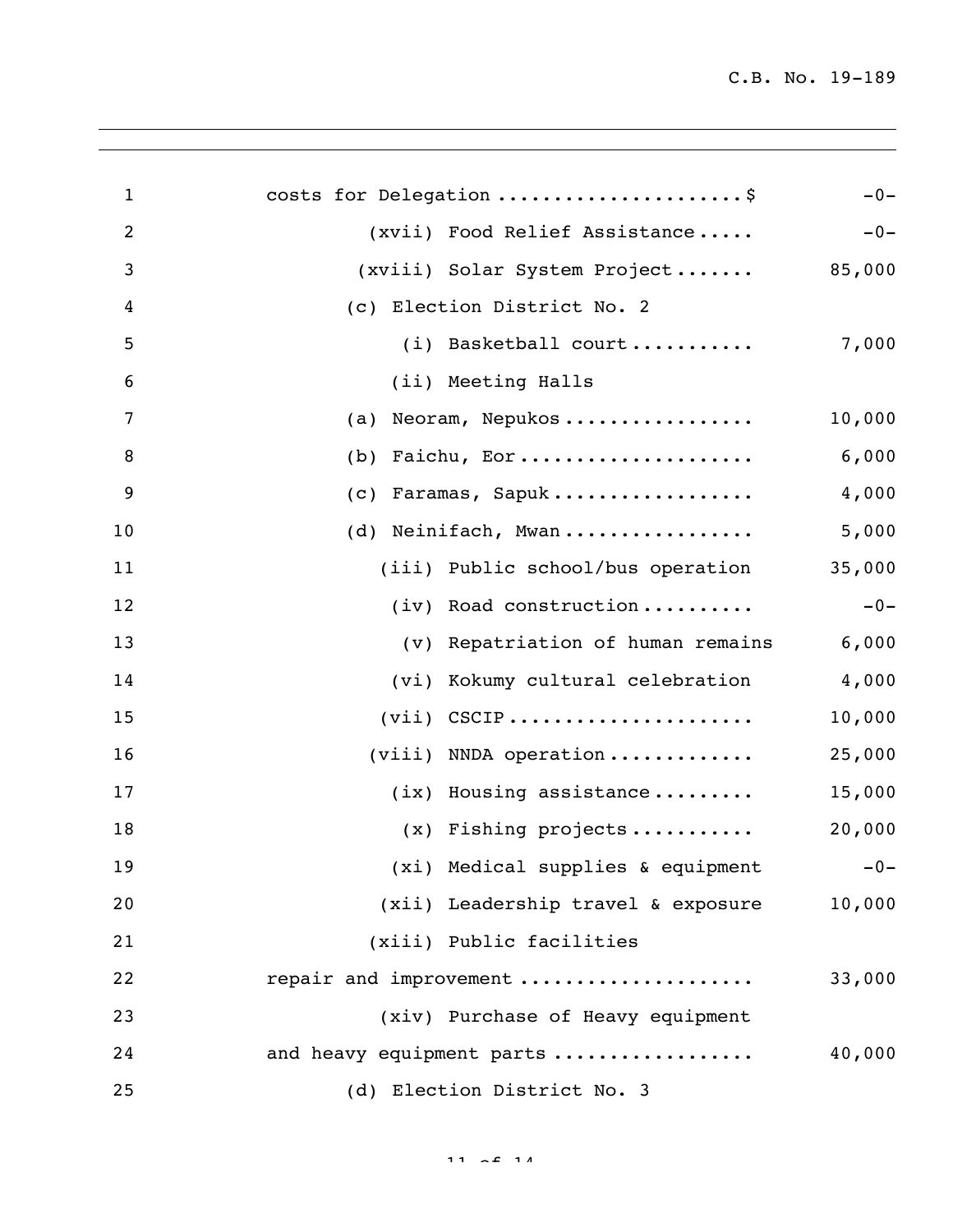| $\mathbf{1}$   | (i) Election District No. 3                 |        |
|----------------|---------------------------------------------|--------|
| $\overline{2}$ | Operation \$                                | 25,000 |
| 3              | (ii) Housing and Community Halls            | 45,500 |
| 4              | $(iii)$ Fishing projects                    | 15,000 |
| 5              | (iv) Fiberglass boats repair                | 5,000  |
| 6              | (v) Municipal inauguration activities 4,500 |        |
| 7              | (vi) Sport Tournaments                      |        |
| 8              | facilities/supplies                         | 3,000  |
| 9              | (vii) Feeding Program                       | 10,000 |
| 10             | (viii) Crafting and sewing projects 7,000   |        |
| 11             | $(ix)$ Market/local produce                 | 10,000 |
| 12             | (x) Project Management                      | 12,500 |
| 13             | $(xi)$ CSCIP operation                      | 5,000  |
| 14             | (xii) Subsidy for entrepreneurships         |        |
| 15             | and business start up                       | 10,000 |
| 16             | (xiii) Nukuno Christian School              |        |
| 17             | solar panels/computers                      | 10,000 |
| 18             | $(xiv)$ Leadership Travel                   | 15,000 |
| 19             | (xv) Youth rehabilitation programs 9,000    |        |
| 20             | (xvi) Mayors Leadership Conference          | 5,000  |
| 21             | (xvii) Land transportation                  | 12,500 |
| 22             | (xviii) Municipal Governments' subsidies    | 46,000 |
| 23             | (e) Election District No. 4                 |        |
| 24             | (i) Students' Financial Assistance          | 10,000 |
| 25             | (ii) Youth activities and programs          | 10,000 |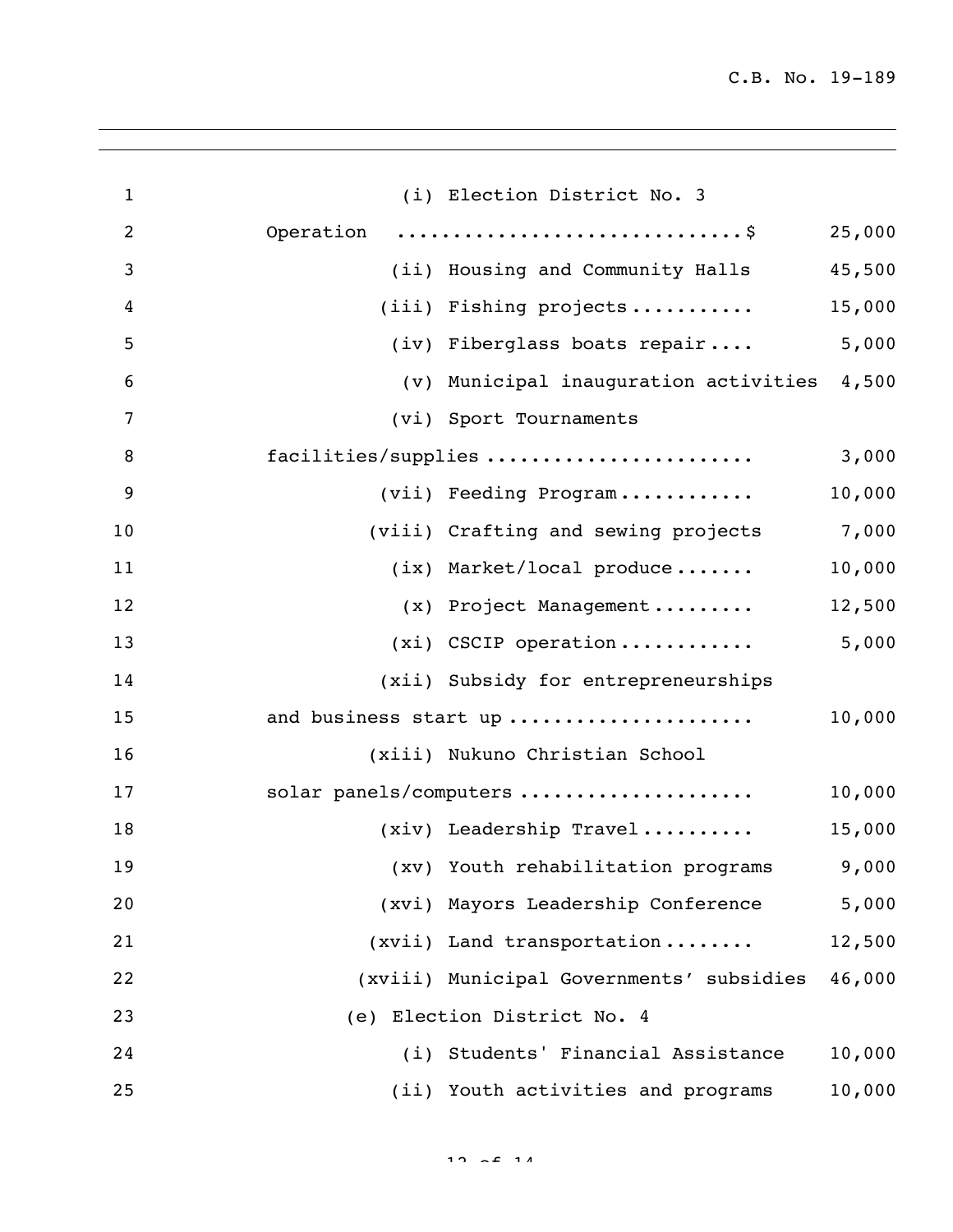|  | 15,000                                                                                                                                                                                                                                                                                                                                                                                                                                                                                                                                                                                                                                                                                                                         |
|--|--------------------------------------------------------------------------------------------------------------------------------------------------------------------------------------------------------------------------------------------------------------------------------------------------------------------------------------------------------------------------------------------------------------------------------------------------------------------------------------------------------------------------------------------------------------------------------------------------------------------------------------------------------------------------------------------------------------------------------|
|  | 20,000                                                                                                                                                                                                                                                                                                                                                                                                                                                                                                                                                                                                                                                                                                                         |
|  | 5,000                                                                                                                                                                                                                                                                                                                                                                                                                                                                                                                                                                                                                                                                                                                          |
|  | 10,000                                                                                                                                                                                                                                                                                                                                                                                                                                                                                                                                                                                                                                                                                                                         |
|  | 40,000                                                                                                                                                                                                                                                                                                                                                                                                                                                                                                                                                                                                                                                                                                                         |
|  | 40,000                                                                                                                                                                                                                                                                                                                                                                                                                                                                                                                                                                                                                                                                                                                         |
|  | 10,000                                                                                                                                                                                                                                                                                                                                                                                                                                                                                                                                                                                                                                                                                                                         |
|  | 10,000                                                                                                                                                                                                                                                                                                                                                                                                                                                                                                                                                                                                                                                                                                                         |
|  | 20,000                                                                                                                                                                                                                                                                                                                                                                                                                                                                                                                                                                                                                                                                                                                         |
|  | 10,000                                                                                                                                                                                                                                                                                                                                                                                                                                                                                                                                                                                                                                                                                                                         |
|  | 30,000                                                                                                                                                                                                                                                                                                                                                                                                                                                                                                                                                                                                                                                                                                                         |
|  | 10,000                                                                                                                                                                                                                                                                                                                                                                                                                                                                                                                                                                                                                                                                                                                         |
|  |                                                                                                                                                                                                                                                                                                                                                                                                                                                                                                                                                                                                                                                                                                                                |
|  | 10,000                                                                                                                                                                                                                                                                                                                                                                                                                                                                                                                                                                                                                                                                                                                         |
|  |                                                                                                                                                                                                                                                                                                                                                                                                                                                                                                                                                                                                                                                                                                                                |
|  | 59,000                                                                                                                                                                                                                                                                                                                                                                                                                                                                                                                                                                                                                                                                                                                         |
|  | 13,846                                                                                                                                                                                                                                                                                                                                                                                                                                                                                                                                                                                                                                                                                                                         |
|  |                                                                                                                                                                                                                                                                                                                                                                                                                                                                                                                                                                                                                                                                                                                                |
|  |                                                                                                                                                                                                                                                                                                                                                                                                                                                                                                                                                                                                                                                                                                                                |
|  | 5,000                                                                                                                                                                                                                                                                                                                                                                                                                                                                                                                                                                                                                                                                                                                          |
|  |                                                                                                                                                                                                                                                                                                                                                                                                                                                                                                                                                                                                                                                                                                                                |
|  | $-0-$                                                                                                                                                                                                                                                                                                                                                                                                                                                                                                                                                                                                                                                                                                                          |
|  |                                                                                                                                                                                                                                                                                                                                                                                                                                                                                                                                                                                                                                                                                                                                |
|  |                                                                                                                                                                                                                                                                                                                                                                                                                                                                                                                                                                                                                                                                                                                                |
|  | 14,426                                                                                                                                                                                                                                                                                                                                                                                                                                                                                                                                                                                                                                                                                                                         |
|  | (iii) Leadership exposure and travel \$<br>$(iv)$ FDA operations<br>$(v)$ CSCIP operation<br>(vi) Udot Municipal subsidy<br>(vii) Low income housing grant<br>(viii) Iongkumi fishing project<br>(ix) Fiberglass boats repair<br>$(x)$ Food relief<br>$(xi)$ Land transportation<br>(xii) Polle Municipal subsidy<br>(xiii) ED #4 office operation<br>(xiv) Famachaw farming project<br>(xv) Medical referrals &<br>repatriation of remains<br>(f) Election District No. 5<br>$(i)$ POL & Charter<br>(ii) Food Relief<br>(iii) Rental office space, office<br>supplies and equipment, communication and<br>utilities<br>(iv) Students' Financial<br>Assistance<br>(v) Medical referral,<br>pharmaceuticals and repatriation of |